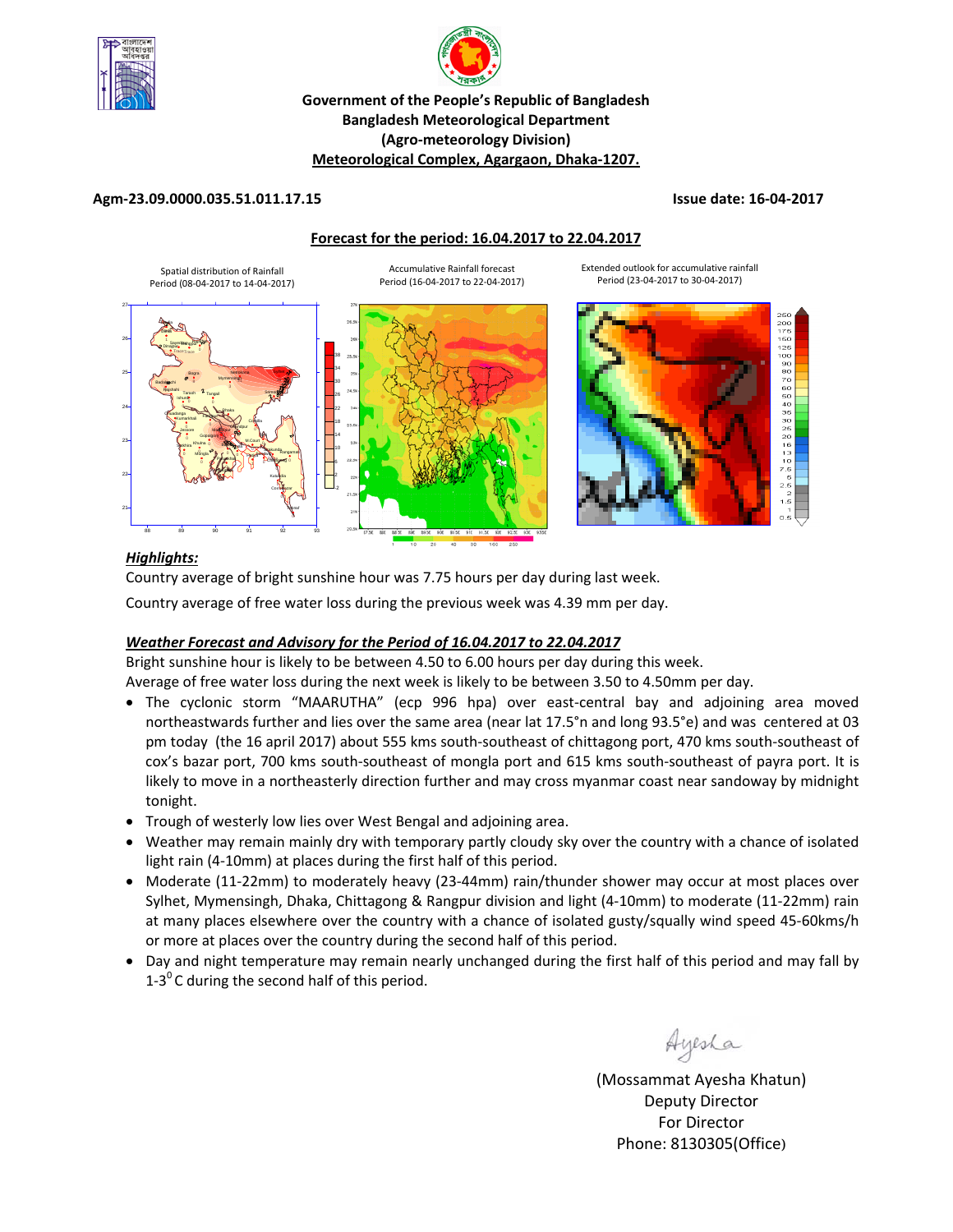



# পর্বাভাস, সময়: ১৬-০৪-২০১৭ থেকে ২২-০৪-২০১৭

Spatial distribution of Rainfall Period (08-04-2017 to 14-04-2017)

Accumulative Rainfall forecast Period (16-04-2017 to 22-04-2017)



Extended outlook for accumulative rainfall Period (23-04-2017 to 30-04-2017)



# প্রধান বৈশিষ্ট্য সমূহঃ-

গত সপ্তাহে দেশের দৈনিক উজ্জ্বল সূর্যকিরণ কালের গড় ৭.৭৫ ঘন্টা ছিল । গত সপ্তাহে দেশের দৈনিক বাষ্পীভবনের গড় ৪.৩৯ মিঃ মিঃ ছিল। আবহাওয়ার পূর্বাভাসঃ- ১৬-০৪-২০১৭ থেকে ২২-০৪-২০১৭ ইং পর্যন্ত।

এ সপ্তাহে দৈনিক উজ্জ্বল সূর্য কিরণ কাল ৪.৫০ থেকে ৬.০০ ঘন্টার মধ্যে থাকতে পারে ।

আগামী সপ্তাহের বাম্পীভবনের দৈনিক গড় ৩.৫০ মিঃ মিঃ থেকে ৪.৫০ মিঃ মিঃ থাকতে পারে।

- পূর্ব-মধ্য বঙ্গোপসাগর ও তৎসংলগ্ন এলাকায় অবস্থানরত ঘূর্ণিঝড় 'মারুথা' আরও উত্তরপূর্ব দিকে অগ্রসর হয়ে একইএলাকায় (১৭.৫° উত্তর অক্ষাংশ এবং ৯৩.৫° পূর্ব দ্রাঘিমাংশ) অবস্থান করছে। এটি আজ বিকাল ০৩ টায় (১৬ এপ্রিল ২০১৭খ্রিঃ)চট্টগ্রাম সমূদুবন্দর থেকে ৫৫৫ কিঃ মিঃ দক্ষিণ-দক্ষিণপূর্বে, কক্সবাজার সমুদ্রবন্দর থেকে ৪৭০ কিঃ মিঃ দক্ষিণ-দক্ষিণপূর্বে, মংলা সমুদ্রবন্দর থেকে ৭০০ কিঃ মিঃ দক্ষিণপূর্বে এবং পায়রা সমুদ্র বন্দর থেকে ৬১৫ কিঃ মিঃ দক্ষিণ-দক্ষিণপূর্বে অবস্থান করছিল। এটি আরও উত্তরপূর্ব দিকে অগ্রসর হয়ে আজ মধ্যরাত নাগাদ স্যাভোওয়ের নিকট দিয়ে মিয়ানমার উপকূল অতিক্রম করতে পারে।
- পশ্চিমা লঘুচাপের বর্ধিতাংশ পশ্চিমবঙ্গ ও তৎসংলগ্ন এলাকায় অবস্থান করছে।
- এ সময়ের প্রথমার্ধে আকাশ অস্থায়ীভাবে আংশিক মেঘলাসহ সারাদেশের আবহাওয়া প্রধানতঃ শুষ্ক থাকতে পারে। সে সাথে দেশের কোথাও কোথাও বিক্ষিপ্ত ভাবে হাল্কা বষ্টিপাত হতে পারে।
- এ সময়ের দ্বিতীয়ার্ধে সিলেট, ময়মনসিংহ, ঢাকা, চউগ্রাম ও রংপুর বিভাগের অধিকাংশ স্থানে মাঝারি (১১-২২ মি.মি.) থেকে মাঝারি ধরণের ভারী (২৩-৪৪ মি.মি.) বৃষ্টিপাত হতে পারে এবং দেশের অন্যত্র অনেক স্থানে হাল্কা (৪-১০ মি.মি.) থেকে মাঝারি (২৩-৪৪ মি.মি.) ধরণের বৃষ্টিপাত হতে পারে। সে সাথে দেশের দুইএক স্থানে বিক্ষিগুভাবে ৪৫-৬০ কি.মি./ঘন্টা বা আরও অধিক বেগে দমকা/ঝড়ো হাওয়া বয়ে যেতে পারে।
- এ সময়ের প্রথমার্ধে সারাদেশের দিন ও রাতের তাপমাত্রা প্রায় অপরিবর্তীত থাকতে পারে এবং দ্বিতীয়ার্ধে ১-৩° সে. পর্যন্ত হ্রাস পেতে পারে।

Ayesha

(মোসাম্মৎ আয়শা খাতুন) উপপরিচালক পরিচালকের পক্ষে ফোনঃ ৮১৩০৩০৫(দপ্তর)